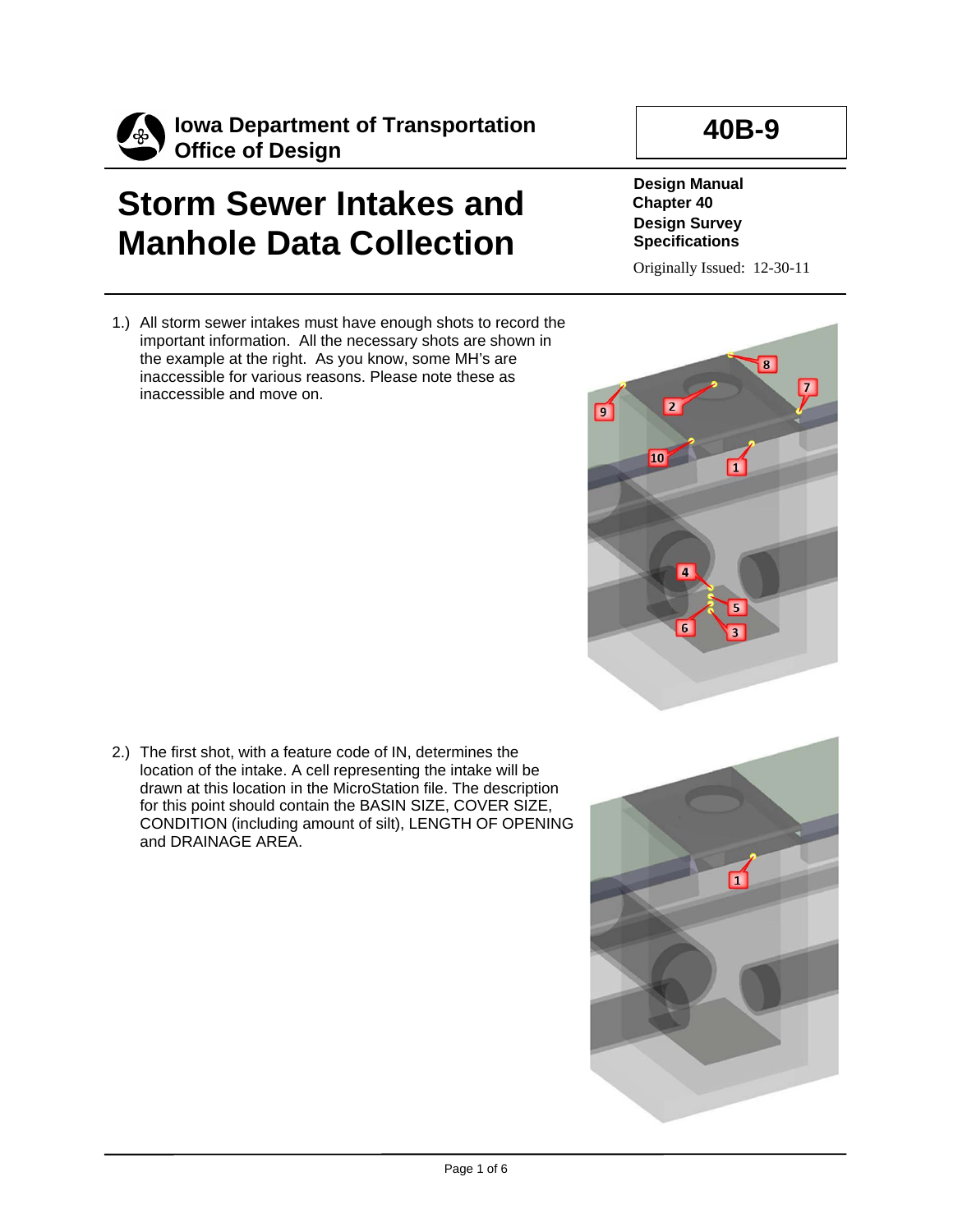The location of the IN should follow these examples.

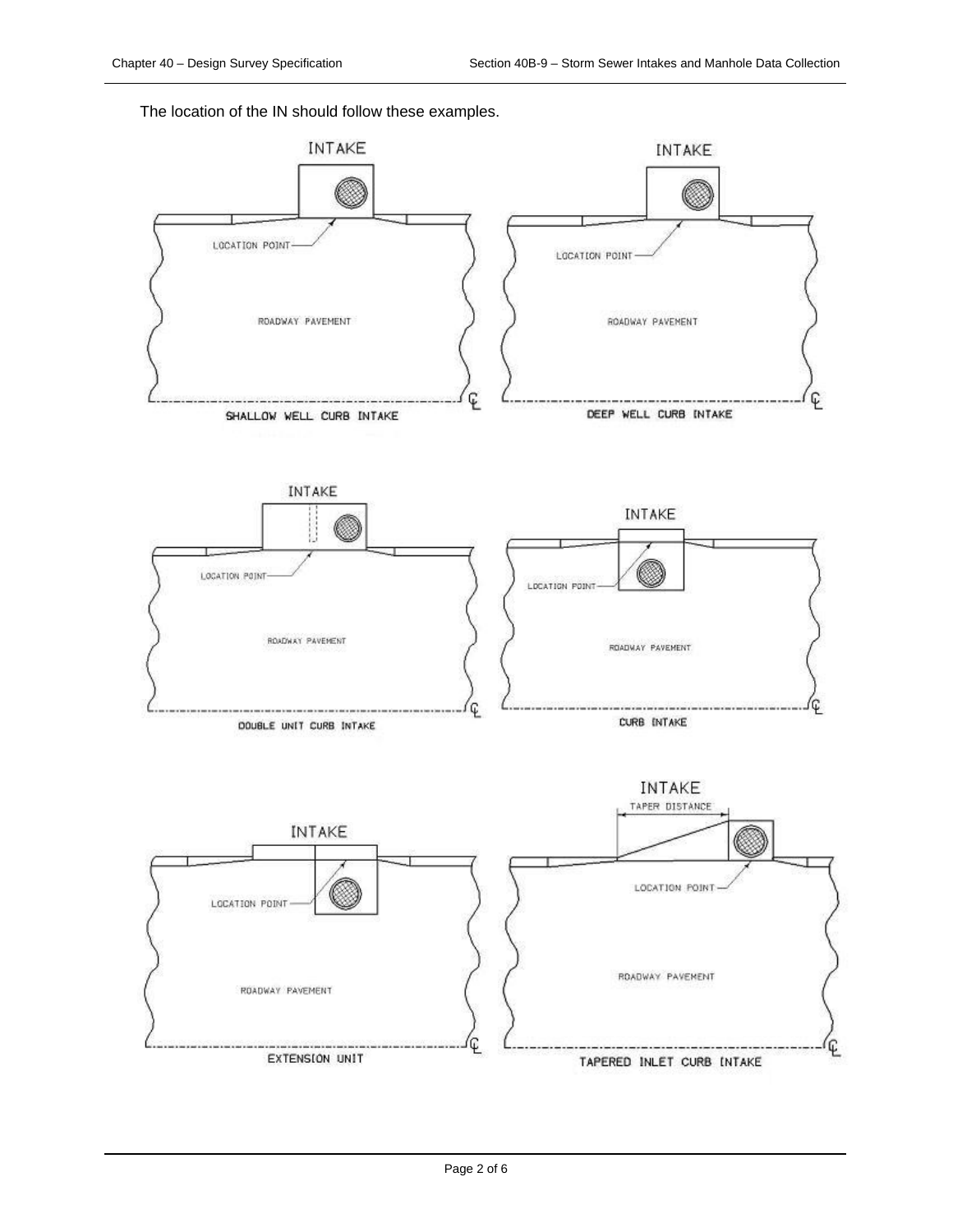3.) Shot number 2 is taken on the center of the manhole cover, if present. This shot should have the feature code of UE (Utility Elevation) and the description should be the size of the lid (26" MANHOLE). The UE feature is used instead of MH (Manhole) because the drawing becomes too cluttered in MicroStation if the intake and manhole cell are both drawn.



4.) It is important for the designers to know if the MH has lift rings inside that total more than 16". It is required to identify how many lifts there are and the thickness of each lift. This information should be placed in the UE for the manhole lid description. A photo of the inside of the manhole that shows the lift(s) while holding a ruler vertically against it would also be beneficial.

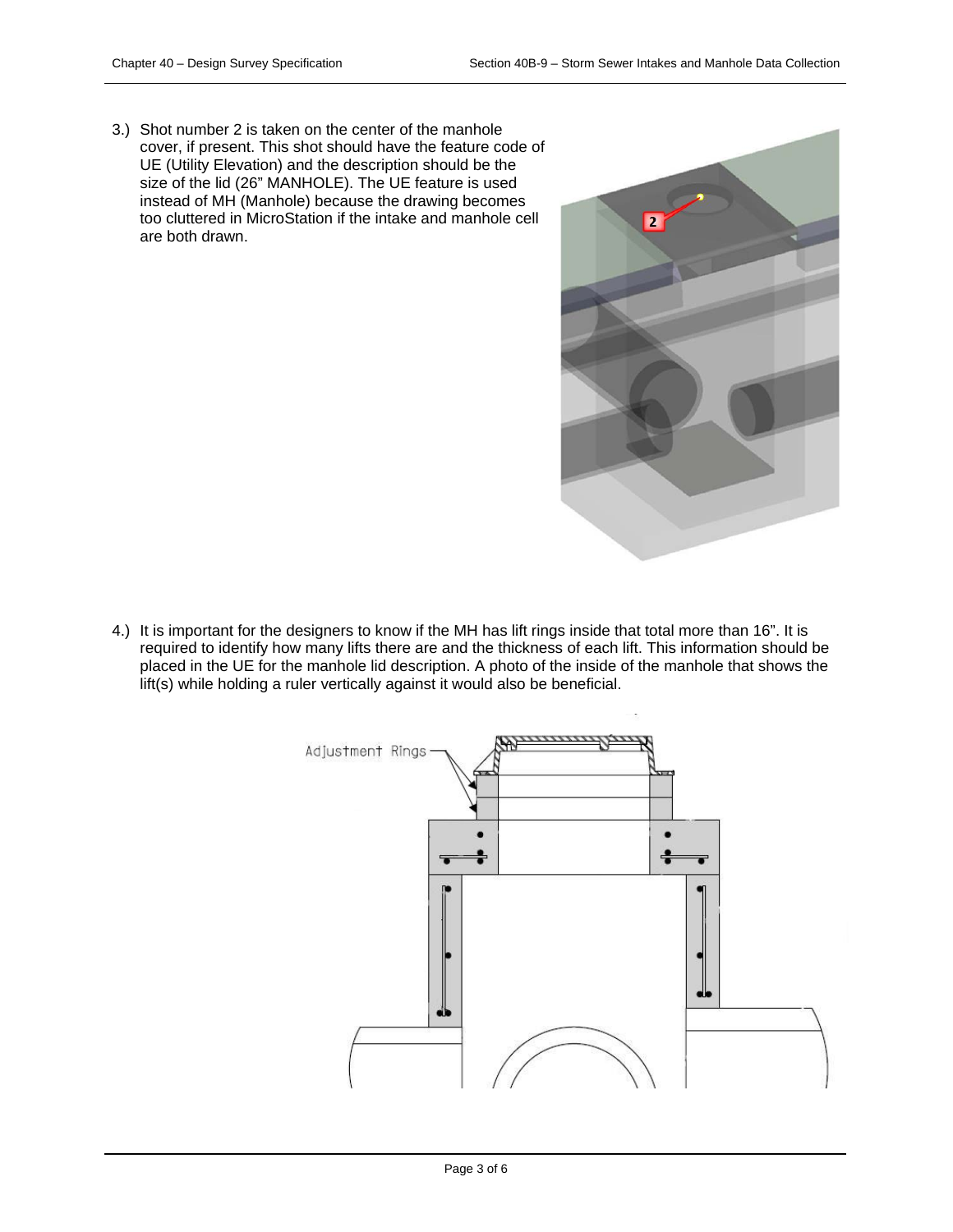5.) Point 3 is the bottom of the well shot and should have feature code UE. This shot should be at the same XY location as the point 2, the center of the manhole cover. The description for this point should be BOTTOM OF BASIN.



6.) Points 4-6 in this example are for the flowlines of the pipes entering the intake. These points are stored with a feature code of STA-STE, depending on the utility owner. These points have the same XY location as the center of manhole shot. The description of these points should include the pipe diameter and flow direction (24" FROM NW).

If one of the pipes in the intake drains water out of the storm sewer system, see Step 8, below.

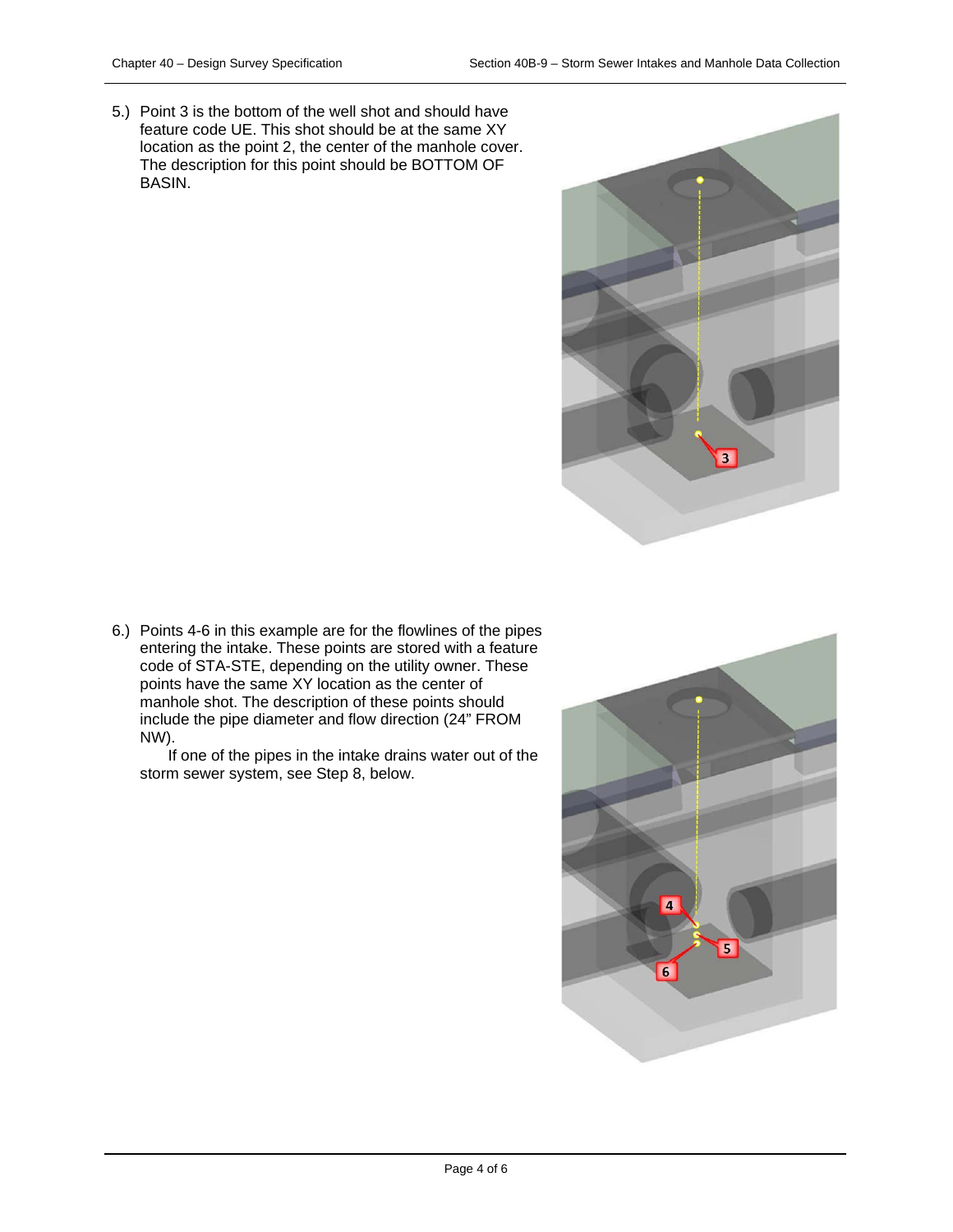7.) A survey chain of the top of the intake should also be shot with the feature of CON (Concrete Slab). The point description should be TOP OF INTAKE.



8.) If one of the pipes connected to an intake drains water out of the storm sewer system, it should be treated as a normal pipe culvert. Surveying this pipe is the same as any other drainage culvert. The only difference when the pipe is connected to an intake is the duplication of the intake flowline shot. This PIP shot should be duplicated as a STA-STE (depending on utility owner) and the description for the shot should begin with the same identifier as the rest of the shots for the intake. A pink sheet (Form 621001-E) does not need to be created for this pipe.

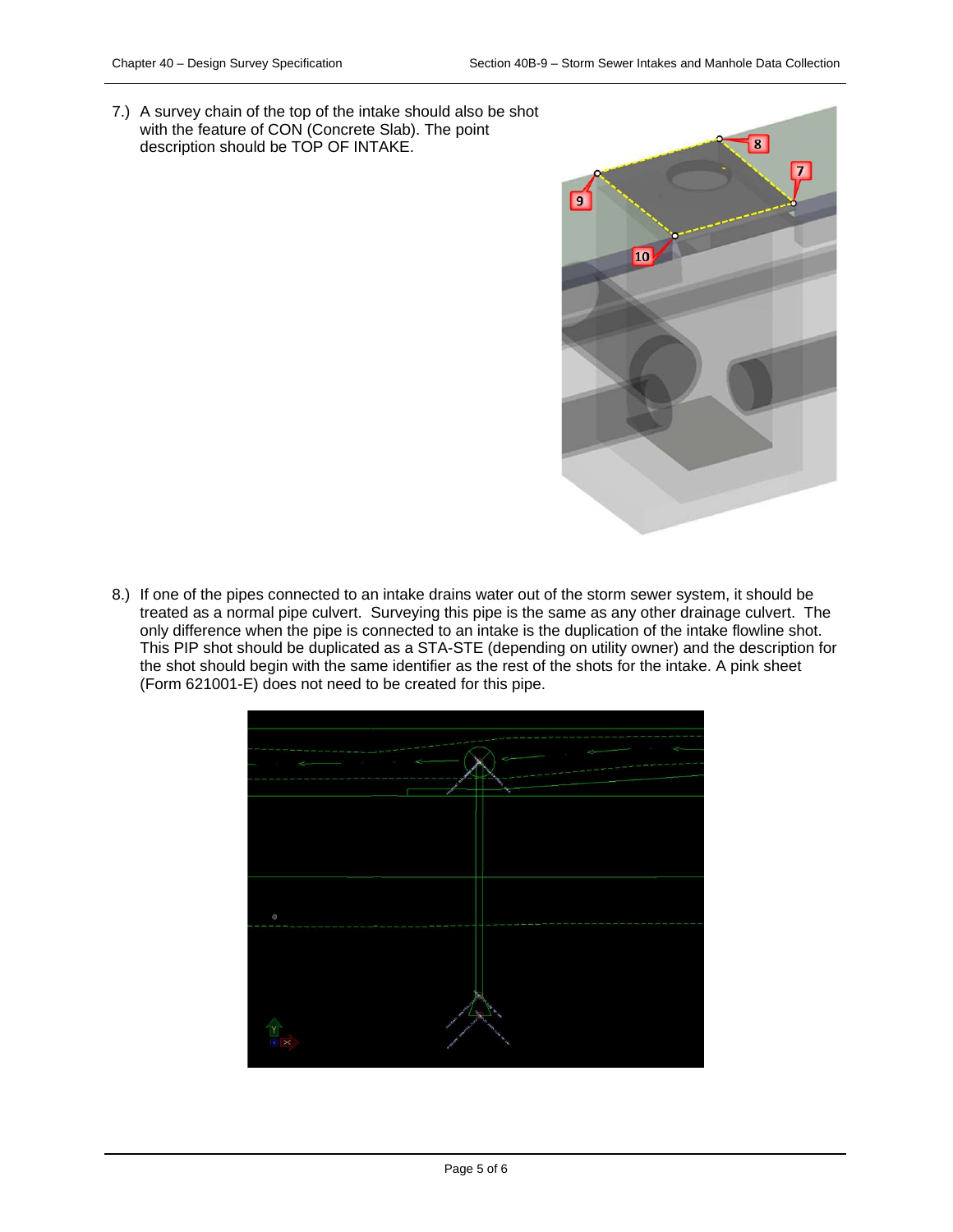9.) The first item entered in the description field for each intake shot intake is an identifier, as shown below. The easiest way to name the intake identifiers is to start with the name of INT1 for first intake surveyed. The identifier number for each intake surveyed thereafter will sequentially increase, e.g., INT2, INT3, INT4. This identifier will be used by the customer to group all shots together that are associated with each drainage structure.

| Point                                          | North                                                                        | East                                                                         | Elevation                                                     | Station                                                                         | offset                                                         | Feature                   | Description                                                                                                                    |
|------------------------------------------------|------------------------------------------------------------------------------|------------------------------------------------------------------------------|---------------------------------------------------------------|---------------------------------------------------------------------------------|----------------------------------------------------------------|---------------------------|--------------------------------------------------------------------------------------------------------------------------------|
| 21324.                                         |                                                                              | 3727463.400, 4178862.512,                                                    | 1163.317.                                                     | $516+20.29.$                                                                    | 23.434.                                                        | INT,                      | INT1)3' $\times$ 3' BASIN, 3.5"<br>$\rightarrow$ $\times$ 3' OPENING, DA                                                       |
| 21325.<br>21326.<br>21327.<br>21328.<br>21329. | 3727451.811,<br>3727468.781,<br>3727469.671,<br>3727521.578.<br>3727510.627. | 4178857.339.<br>4178818.414.<br>4178816.443.<br>4178744.822,<br>4178739.955, | 1163.881,<br>1163.179.<br>1162.252.<br>1165.323.<br>1165.361, | $516+07.60.$<br>$516+07.46$<br>$516+07.49$<br>$516 + 26.17$ ,<br>$516 + 14.19.$ | 23.364,<br>$-19.099.$<br>$-21.262$<br>$-107.718$<br>$-107.765$ | UE,<br>UE<br>STA,<br>STA. | INT1 26" MANHOLE LID,<br>INT1 BOTTOM OF BASIN.<br>INT1 18" CMP FROM WEST.<br>INT1 24" CMP FROM EAST,<br>INT1 36" CMP TO SOUTH, |
| 21330.<br>21331,<br>21222                      | 3727499.745,<br>$2727511, 138, 4178740.$<br>3727511, 138, 4178772, 141, 113, |                                                                              | 1165.355,<br>1155.982,<br>1155.964,<br>1155.959,              | $516 + 02.32$<br>$516 + 14.89.$<br>$516 + 20 - 74$<br>51.4                      | $-107.727$<br>$-107.432.$ CON,                                 | CON.                      | INT1 TOP OF INTAKE,<br>INT1 TOP OF INTAKE,<br>INT1 TOP OF INTAKE,<br>TAIL TOP OF INTAKE.                                       |

10.)The feature code INB should be used when surveying bee hive intakes. The location of the INB shot should be at the center of the intake and at the surface flow elevation. With the exception of the IN feature, all other shots required shots are the same as for a standard intake.



11.)Manholes that are not related to an intake should be shot with the feature MH. All other features related to the manhole should be collected in the same manner as for the standard intake.